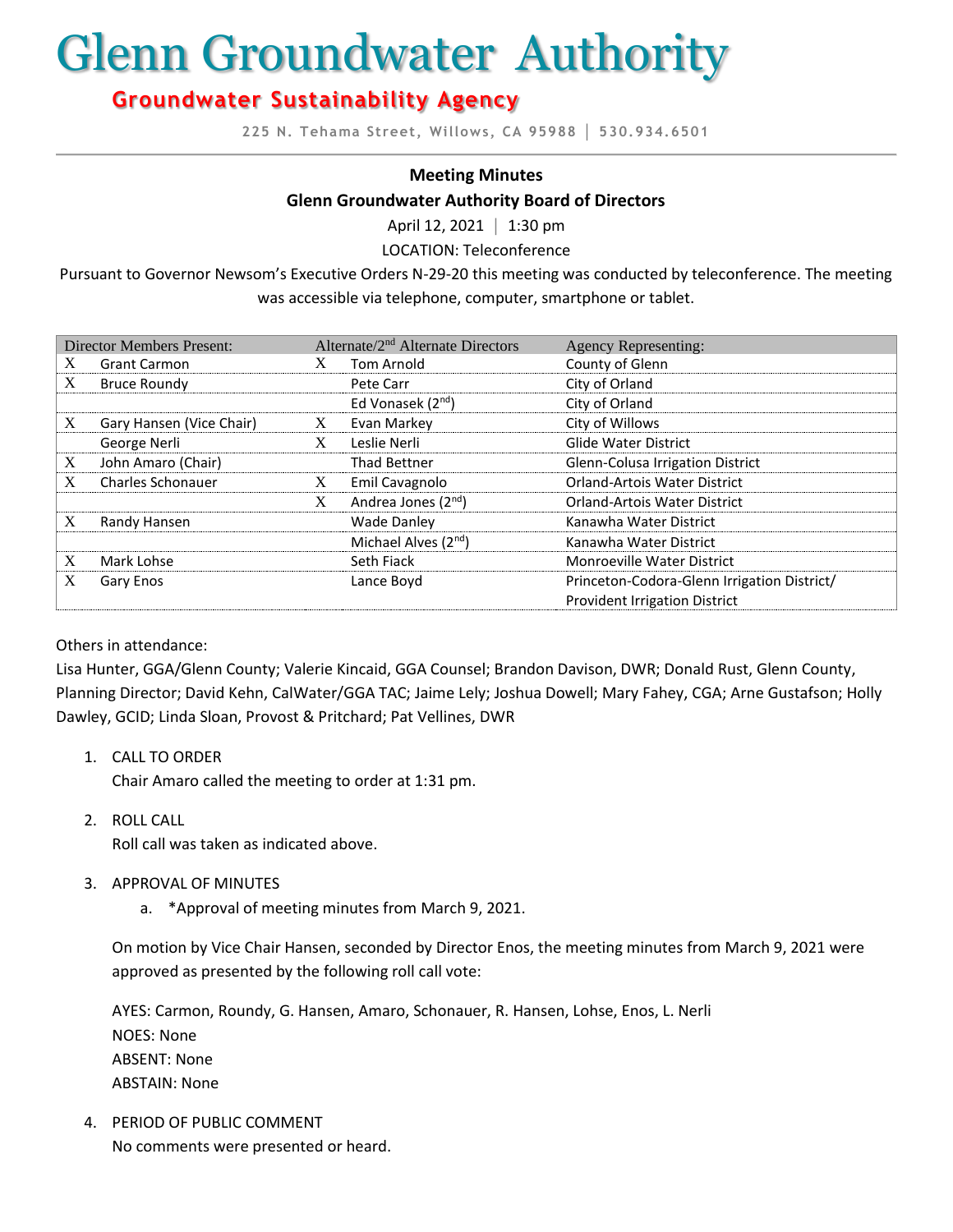#### 5. STAFF UPDATES

- Glenn Groundwater Authority (GGA) Program Manager, Lisa Hunter, announced the Golden State Risk Management Authority 2020 Annual Report is now available [\(https://gsrma.org/wp](https://gsrma.org/wp-content/uploads/2021/03/GSRMA-2020-Annual-Report-FINAL.pdf)[content/uploads/2021/03/GSRMA-2020-Annual-Report-FINAL.pdf\)](https://gsrma.org/wp-content/uploads/2021/03/GSRMA-2020-Annual-Report-FINAL.pdf), and mentioned there may be a change in the teleconference platforms moving from GoTo Meeting to Web-Ex.
- Ms. Hunter further stated that the letter requesting a Groundwater Sustainability Plan (GSP) deadline extension was submitted, and that a new bill, Assembly Bill 754 has been introduced and would extend the deadline for one year if passed, though GGA will continue operating under the assumption of a January 2022 deadline.
- Ms. Hunter stated she received water transfer notifications from the Provident Irrigation District and the Princeton-Codora-Glenn Irrigation District and would be forwarding that information to the Board members.
- 6. FINANCIAL REPORT
	- a. \*Review and accept Monthly Activities Report.
	- b. \*Review and consider approval of claims.

Ms. Hunter stated the Monthly Activities Report will be available at the next meeting.

On motion by Director Schonauer, seconded by Director Randy Hansen, it was ordered to approve the claims as presented by the following roll call vote:

AYES: Carmon, Roundy, G. Hansen, Amaro, Schonauer, R. Hansen, Lohse, Enos, L. Nerli NOES: None ABSENT: None ABSTAIN: None

#### 7. COLUSA SUBBASIN GROUNDWATER SUSTAINABILTY PLAN

- a. Receive update on Plan development, activities, and outreach.
- b. Receive update on GSP Development Grants (Proposition 1 and Proposition 68).
- c. Receive update on Project Agreements.
- d. Discussion on GSP chapter release schedule.
- e. Well Monitoring Pilot Program.
	- i. Receive update on Program activities.
	- ii. \*Approve Agreement for Well Monitoring Program and authorize the Chairman to execute said agreements with cooperators.
- f. Discussion on Management Areas.
- Ms. Hunter stated the GSP Development status memo provided by Davids Engineering provided highlights of Plan activities from January – March 2021.
- Ms. Hunter drew attention to the Administrative Record and reminded Board members the record can be viewed at any time at the Box link [\(https://app.box.com/s/2w5ewrd7qmw3b8ngcslbg9wlsithey40\)](https://app.box.com/s/2w5ewrd7qmw3b8ngcslbg9wlsithey40). The consultant team is compiling comments as they are received.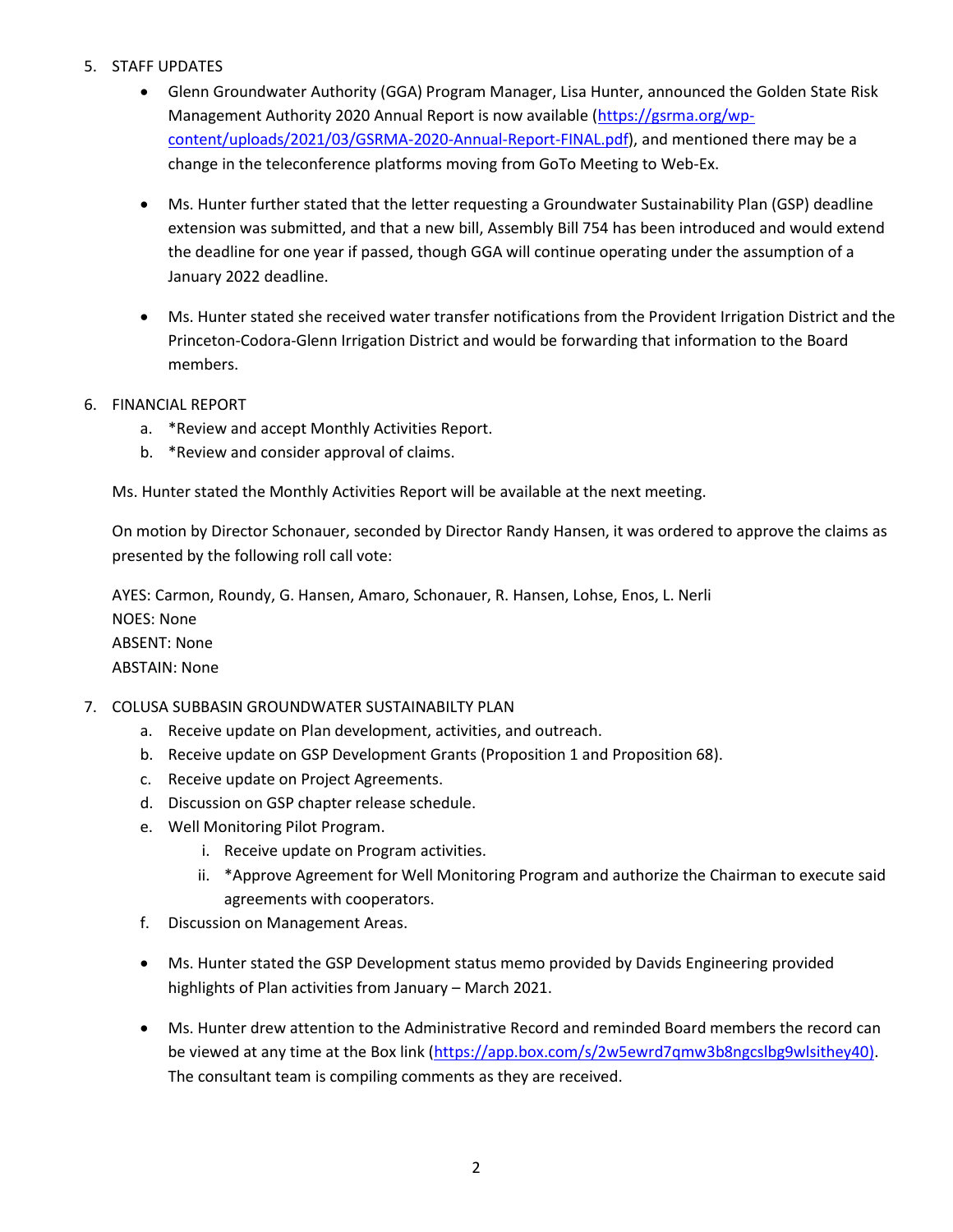- Ms. Hunter also stated draft Chapters 1-4 of the GSP were released for review, and comments received will continue to be added to the Administrative Record Spreadsheet until the May 5, 2021 comment deadline.
- Ms. Hunter stated the quarterly grant reports will be submitted this month and that the Proposition 1 grant funds are approximately 48% expended while the Proposition 68 grant funds are about 5% expended through the previous invoice period.
- Ms. Hunter provided updates on the Project agreements, stating the Hydrogeologic Conceptual Model & Water Budget Project is 96% expended and will be closed out soon and moved to the Colusa Subbasin GSP Development Project, which is approximately 18% expended at this time. Davids Engineering has requested edits to the agreement which will be presented to the Board at a future time.
- Ms. Hunter noted the importance of informing the member agencies of GSP development topics so they are prepared to provide guidance to the member representative as we near GSP completion. She referred to the GSP Chapter Release Schedule and highlighted target release dates and review periods and stated a joint Colusa Groundwater Authority (CGA)/GGA Board of Directors meeting is being planned for April 22, 2021 and will focus on the GSP draft chapters.
- Chair Amaro introduced Item 7.e regarding the **Well Monitoring Program,** whereby Ms. Hunter stated she is working with the CGA to work through the ranking process of the twenty-one well applicants and determine program sites. Ms. Hunter further stated legal counsels from both agencies are finalizing the land owner agreement for the program. Mr. Amaro stated he was pleased with the number of applicants. Ms. Hunter stated the CEQA Notice of Exemption was filed with the Glenn County Clerk-Recorder on March 22, 2021 with a \$50 filing fee which will be invoiced to the GGA.
- Chair Amaro returned to Item 7.f **Management Areas** (MAs) after agenda item 8, whereby Ms. Hunter encouraged members to review the Colusa Subbasin Management Area interest-based survey and PowerPoint presentation that the CGA is distributing to member agencies. GGA Counsel, Valerie Kincaid, asked if the GSP is currently being developed without MAs, and if needed, is there a specific timeline to propose those, whereby Ms. Hunter stated the responses are requested by April 20, 2021 and any feedback should be submitted as soon as possible if they are to be included in the initial GSP. Director Nerli asked if anyone from GGA has made any inquiries into this, whereby Ms. Hunter stated there has been little interest in MAs from the GGA members unless the Board can determine a clear benefit. Director Schonauer stated his concerns for potential groundwater conditions at end of well pumping season in September and suggested addressing MAs at that point, whereby Ms. Hunter stated while MAs can be helpful, they are not necessary for localized management. Director Roundy stated he does not believe MAs are needed at this time due to increased cost and administrative work. Discussion ensued regarding the utilization of MAs.
- Mr. Enos asked if the well applicants for the Well Monitoring Program are strategically placed to support the decisions about what is occurring in the basin, whereby Ms. Hunter stated the purpose of the program is to involve local landowners and receive well pumping and related data.

A motion was made by Director Carmon to approve the Agreement for Well Monitoring Program and authorize the Chair to execute said agreements with cooperators. The motion was seconded by Director Enos and passed by the following roll call vote: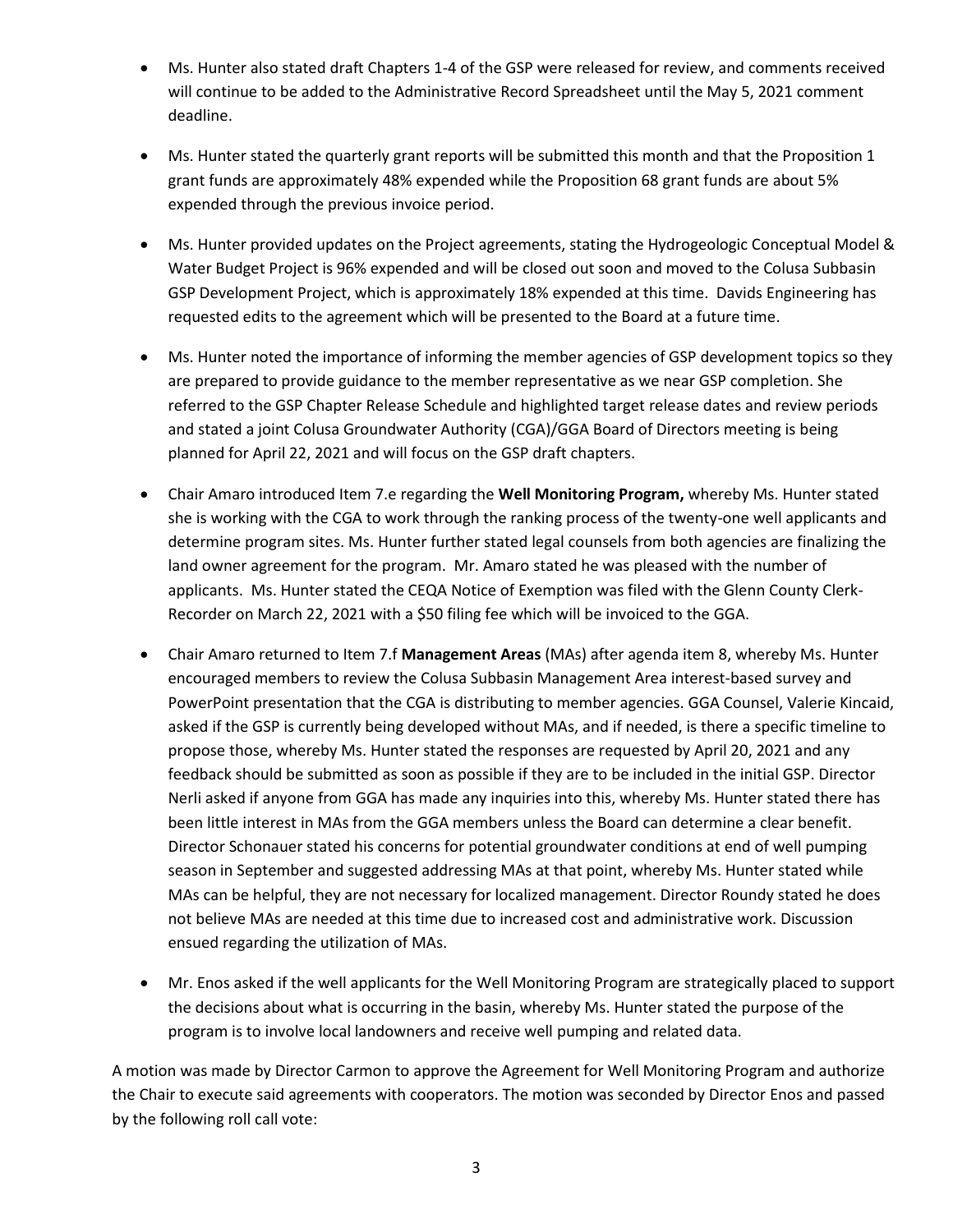Roll Call Vote AYES: Carmon, Roundy, G. Hansen, Amaro, Schonauer, R. Hansen, Lohse, Enos, L. Nerli NOES: None ABSENT: None ABSTAIN: None

- 8. CONSIDER APPROVING THE PROPOSAL FROM PROVOST & PRITCHARD CONSULTING GROUP TITLED ADDENDUM #2 TO CONSULTANT SERVICES AGREEMENT (CSA) NO. 18-344-CONSULTING SERVICES FOR TAX YEAR 2021-2022 DIRECT CHARGE PREPARATION, GLENN GROUNDWATER AUTHORITY, GLENN COUNTY, CALIFORNIA AND AUTHORIZE THE CHAIRMAN TO EXECUTE AN AGREEMENT PENDING LEGAL REVIEW
	- Chair Amaro introduced the item; Ms. Hunter stated the consultant updates would include any parcel splits to ensure the correct amount is charged and they prepare the files for submittal to the County.

A motion was made by Director Hansen to approve the proposal from Provost & Pritchard Consulting Group Titled Addendum #2 to Consultant Services Agreement (CSA) No. 18-344- Consulting Services for Tax Year 2021- 2022 Direct Charge Preparation, Glenn Groundwater Authority, Glenn County, California and authorize the Chairman to execute an agreement pending legal review. The motion was seconded by Director Schonauer and approved by the following roll call vote:

### Roll Call Vote AYES: Carmon, Roundy, G. Hansen, Amaro, Schonauer, R. Hansen, Lohse, Enos, L. Nerli NOES: None ABSENT: None ABSTAIN: None

#### 9. COMMITTEE UPDATES

- a. 2021/2022 Budget Ad Hoc Committee
- b. Executive Committee
	- i. CGA/GGA Joint Executive Committee
- c. Stakeholder Engagement Committee
- d. Technical Advisory Committee (TAC)
- Director Amaro stated the **Budget Ad Hoc Committee**, **Executive Committee** and the **Stakeholder Engagement Committee** have not met since the last meeting and have nothing to report.
- David Kehn, the TAC representative to the GGA Board, provided the **Technical Advisory Committee** report. Mr. Kehn stated a recommendation was made to adopt a GSP policy to conduct monitoring of saline groundwater to support establishing salinity thresholds for groundwater quality as part of the 2027 GSP Update. Mr. Kehn also stated TAC recommended the GSA Boards adopt the Land Subsidence Minimum Thresholds (MT) and Measurable Objectives (MO) presented at the April 9<sup>th</sup> meeting.

The two main topics at the Joint TAC meeting were sub-area water budgets and MT and MO. The TAC meeting slides are included in the packet. He highlighted slides within the packet and noted they capture the modeling process and portfolio of water uses in the water budgets. The Sustainable Management Criteria discussion included MTs, which is the level you do not want to cross or you are in violation of the GSP, and the MO, which is intended to be a reasonable goal of where the basin should